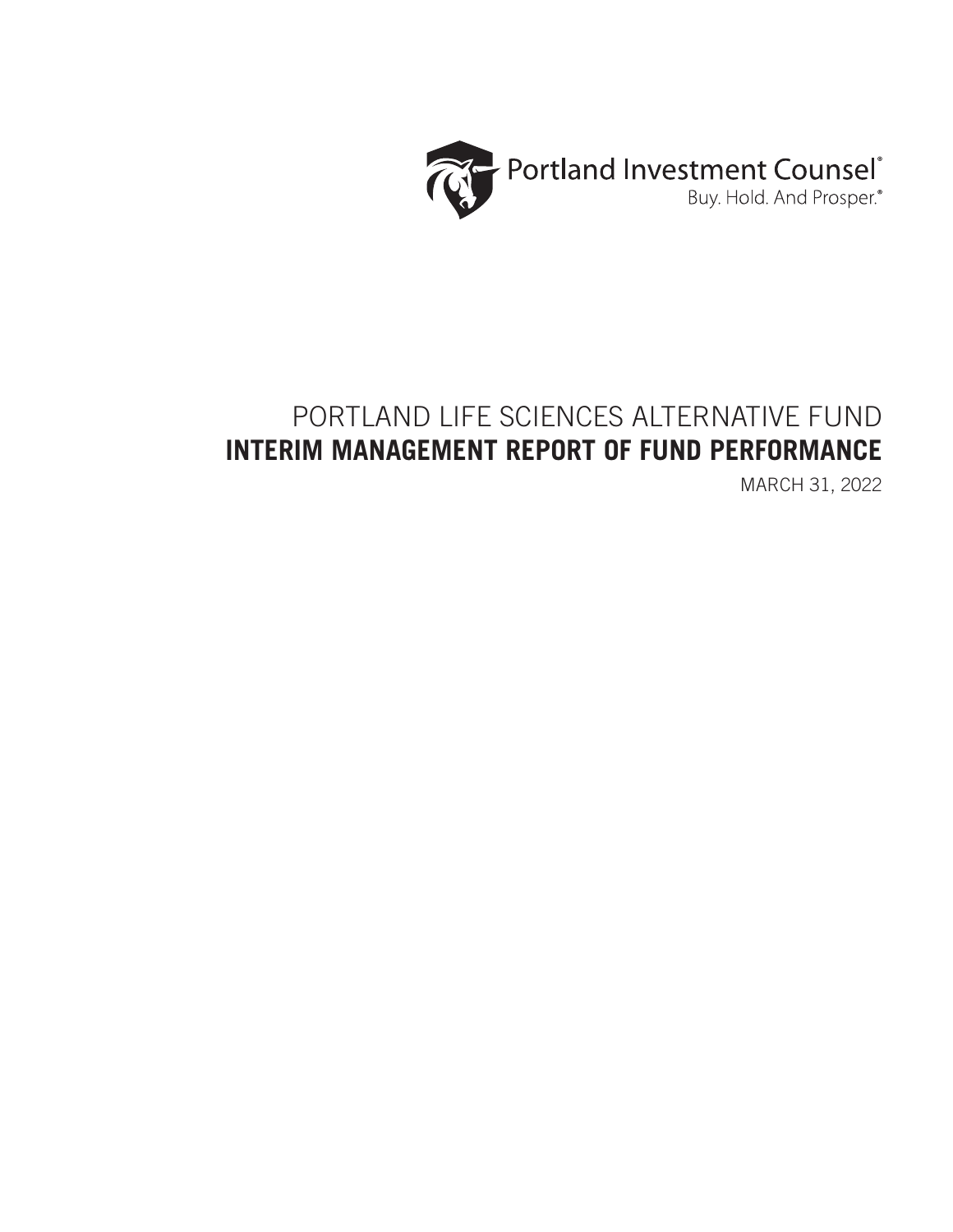PORTFOLIO MANAGEMENT TEAM **Michael Lee-Chin** Executive Chairman, Chief Executive Officer and Portfolio Manager

**Dragos Berbecel** Portfolio Manager

## Management Discussion of Fund Performance **Portland Life Sciences Alternative Fund**

This management report of fund performance contains financial highlights, but does not contain either interim or annual financial statements of the investment fund. You can get a copy of the interim or annual financial statements at your request, and at no cost, by calling 1-888-710-4242, by writing to us at info@portlandic.com or 1375 Kerns Road, Suite 100, Burlington, ON L7P 4V7 or visiting our website at www. portlandic.com or SEDAR at www.sedar.com.

Securityholders may also contact us using one of these methods to request a copy of the investment fund's proxy voting policies and procedures, proxy voting disclosure record, or quarterly portfolio disclosure.

The views of Portland Investment Counsel Inc. (the Manager) contained in this report are as of March 31, 2022 and this report is not intended to provide legal, accounting, tax or specific investment advice. Views, portfolio holdings and allocations may have changed subsequent to this date. For current information, please contact us using the above methods.

## INVESTMENT OBJECTIVE AND STRATEGIES

The investment objective of the Portland Life Sciences Alternative Fund (the Fund) is to provide positive long-term total returns by investing primarily in a portfolio of securities focused on companies active in the healthcare sector. The Fund seeks to provide capital growth by primarily investing in a portfolio of equities/American Depository Receipts and may also invest in exchange traded funds. The Fund's investments currently focus on the area of precision oncology. The Fund may also engage in borrowing for investment purposes.

The Fund is considered an "alternative mutual fund" according to National Instrument 81-102, meaning it is permitted to use strategies generally prohibited by conventional mutual funds, such as the ability to invest up to 20% of its net asset value in securities of a single issuer (rather than 10% for conventional mutual funds); the ability to invest up to 100% or more of its net asset value in physical commodities either directly or through the use of specified derivatives; borrow, up to 50% of its net asset value, cash to use for investment purposes; sell, up to 50% of its net asset value, securities short (the combined level of cash borrowing and short selling is limited to 50% in aggregate); and aggregate exposure up to 300% of its net asset value.

## RISK

The overall risk level has not changed for the Fund. Investors should be able to accept a medium level of risk and plan to hold for the medium to long term.

## RESULTS OF OPERATIONS

The Fund's net asset value at March 31, 2022 was \$0.9 million. Asset mix at March 31, 2022 was cash and other net assets (liabilities), 61.2%; and health care, 38.8%. By geography, assets were invested in securities of issuers based in the United States, 22.9%; Australia, 15.9%; and cash and other net assets (liabilities), 61.2%. There has been no borrowing in the Fund since its inception date on April 15, 2021.

As expected, given the Fund's focused mandate, the performance is mainly driven by company specific developments. During the period since inception, key relative performance contributors were Lantheus

Holdings, Inc., POINT Biopharma Global Inc. and Relay Therapeutics, Inc., whereas the key relative performance detractors were Telix Pharmaceuticals Limited, BridgeBio Pharma, Inc. and Guardant Health, Inc.

## RECENT DEVELOPMENTS

The investable universe is global, with a focus on innovative healthcare companies active in the area of precision oncology or supporting the broader effort towards improving cancer care. The Manager leverages its existing track record of private placements in companies active in precision oncology as well as its network of industry contacts in making its investment selection. Investment decisions incorporate fundamental analysis and apply to a value discipline. Investments are managed with a long-term focus.

An aging population (driven by baby boomers demographic trends) is more susceptible to cancer and requires better care and better access. At the same time, nations are straining under the burden of increased healthcare costs. Major recent advances in healthcare-related technology bear the promise of better efficacy, better quality of life and lower costs through precision/personalized medicine. Companies central to the development of precision oncology solutions, therefore, stand to benefit commercially and attract investor interest. The Manager is leveraging its private investment experience and its industry network in the sector in its investment decision making process. The Fund is a transparent, liquid and focused investment fund with the goal to invest in companies that work towards improving outcomes for both patients and investors.

In pursuing potential investee companies, the Manager seeks companies that place patient benefits first. An unrelenting focus on medical outcomes needs to be the starting point of any successful oncology company. The company will seek to satisfy well-defined medical needs effectively, humanely, economically and socially responsible. In other words, the company needs to be "seeking a solution to a defined problem/indication, rather than finding the problem/indication for a solution/asset it owns." The Manager also seeks companies where there is a meaningful concentration of ownership or "skin in the game" and where the founder(s) is still active in running the business. Yet, another trait that the Manager finds as potentially indicative of future success is the investee company's ability to leverage core competencies (e.g. engineering, operations, logistics, mergers and acquisitions, relevant clinical development expertise, and so on) beyond single assets and into the realm of reliably repeatable commercial success for adjacent indications and technologies, i.e. the ability to deliver "platform value." Equally important, the Manager believes, is the investee company's ability to leverage its network connections in accelerating development of its oncology solutions towards a first-in-class and/or best-in-class commercially successful therapeutic or diagnostic.

During the six-month period ended March 31, 2022, the Fund continued to add to its earlier investment in Telix Pharmaceuticals Limited, of Australia, a company dedicated to developing and commercializing cancer imaging and treatment solutions centered on the innovative approach of molecularly targeted therapies. Also, the Fund took advantage of the market dislocation throughout the period by increasing investments in a number of companies active in the space, such as Clarity Pharmaceuticals Limited, an Australia-based clinical stage company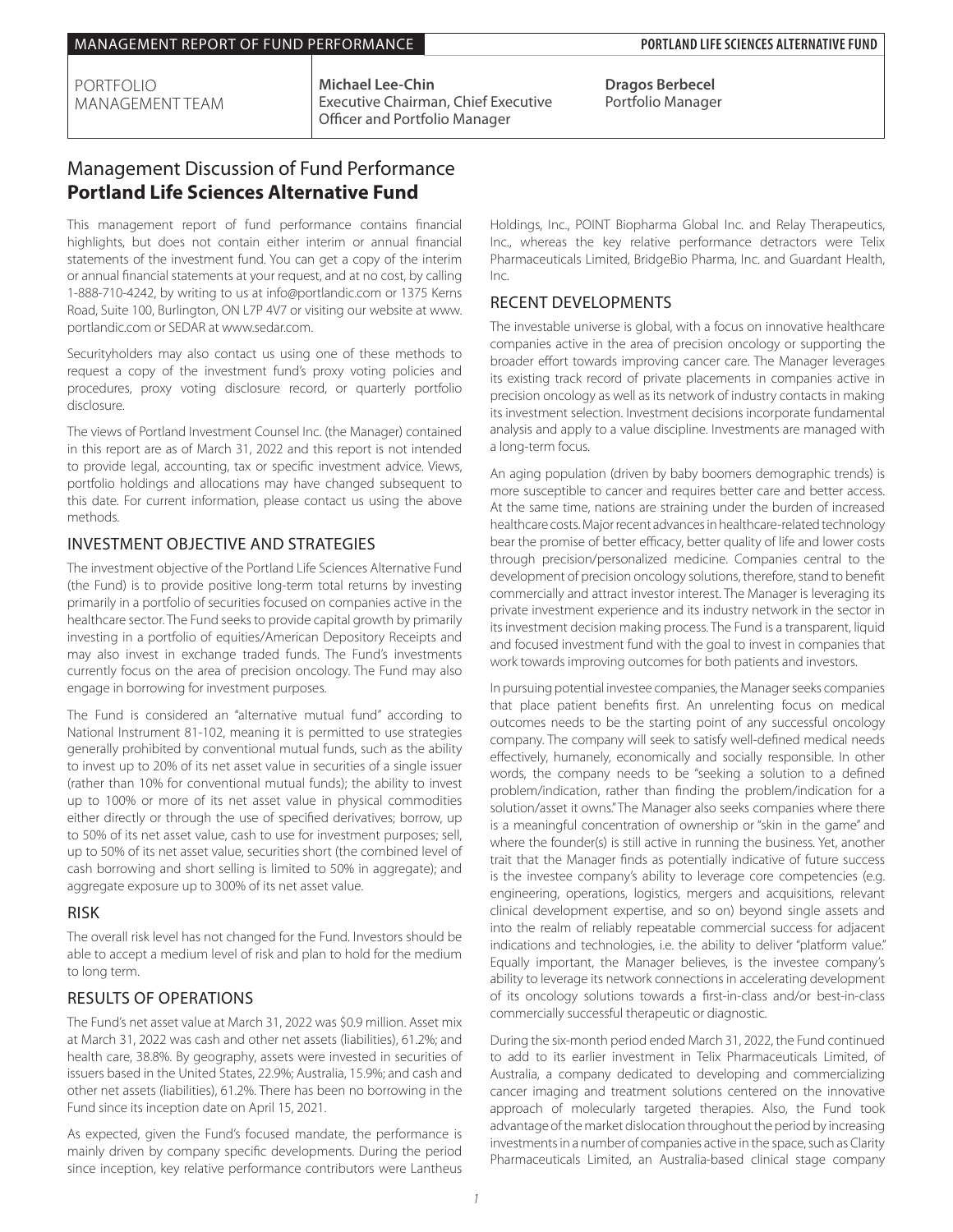#### MANAGEMENT REPORT OF FUND PERFORMANCE **PORTLAND LIFE SCIENCES ALTERNATIVE FUND**

focused on developing products to address the growing need for radiopharmaceuticals in oncology using its proprietary SAR Technology in conjunction with copper radioisotopes: 64Cu for diagnosis and 67Cu for therapy; POINT Biopharma Global Inc., a Canadian late-stage clinical precision oncology company; Relay Therapeutics, Inc., a U.S. clinicalstage precision medicine company using insights into protein motion to drive the drug discovery process; BridgeBio Pharma, Inc., a U.S. company engaged in discovering and developing medicines that target well-characterized genetic diseases, centered on oncology; Lantheus Holdings, Inc., a U.S. provider of imaging diagnostics and targeted therapeutics; RadNet, Inc., a U.S. national provider of freestanding and fixed-site outpatient diagnostic imaging services; Guardant Health, Inc., a precision oncology company focused on helping conquer cancer through use of its blood-based tests, data sets and advanced analytics; Fate Therapeutics, Inc., a clinical-stage biopharmaceutical company focused on the development of programmed cellular immunotherapies for patients with cancer, including off-the-shelf natural killer (NK) and T-cell product candidates derived from clonal master engineered induced pluripotent stem cell (iPSC) lines; Schrodinger, Inc., a provider of computational software solutions for drug discovery to the biopharmaceutical industry; and Amgen Inc., a biotechnology company committed to unlocking the potential of biology for patients suffering from serious illnesses by discovering, developing, manufacturing and delivering innovative human therapeutics.

Effective on or about July 10, 2022, the auditor of the Fund will be changed from PricewaterhouseCoopers LLP to KPMG LLP.

### RELATED PARTY TRANSACTIONS

The Manager is responsible for the day-to-day operation of and for providing investment management services to the Fund. The Manager receives a fee for providing these services. This is calculated daily based on the net asset value of the Fund and paid monthly. During the sixmonth period ended March 31, 2022, the Manager received \$5,675 in management fees from the Fund, net of applicable taxes.

The Manager is entitled to receive a performance fee, calculated and accrued on each business day and paid monthly. During the six-month period ended March 31, 2022, the Manager received \$nil in performance fees from the Fund, net of applicable taxes.

Any administrative services paid for or provided by the Manager are charged to the Fund and are grouped and presented by expense type in the statements of comprehensive income. Depending on their nature, some expenditures are allocated to the Fund based on a variety of methods including net asset value or actual costs incurred. During the six-month period ended March 31, 2022, the Manager was reimbursed \$1,879 for operating expenses incurred on behalf of the Fund, including amounts paid to affiliates, net of applicable taxes. The Manager absorbed \$55,955 of operating expenses during the sixmonth period ended March 31, 2022, net of applicable taxes. Affiliates of the Manager provide administrative services associated with the day-to-day operations of the Fund. These affiliates of the Manager were reimbursed \$464 during the six-month period ended March 31, 2022 by the Fund for such services.

The Manager and/or its affiliates and key management personnel of the Manager and their family (collectively referred to as Related Parties) may invest in units of the Fund from time to time in the normal course of business. Transactions to purchase or redeem units are made at net asset value per unit. Standing instructions from the independent review committee were not required or obtained for such transactions. As at March 31, 2022, Related Parties owned 15,000 shares of the Fund.

The Board of Directors of the Manager is responsible for reviewing and approving the financial statements and overseeing management's performance of its financial reporting responsibilities.

#### *Notes*

*Certain statements included in this Management Discussion of Fund Performance constitute forward-looking statements, including those identified by the expressions "anticipate," "believe," "plan," "estimate," "expect," "intend" and similar expressions to the extent they relate to the Fund. These forward-looking statements are not historical facts, but reflect the current expectations of the portfolio management team regarding future results or events of the Fund. These forward-looking statements are subject to a number of risks and uncertainties that could cause actual results or events to differ materially from current expectations. The portfolio management team has no specific intention of updating any forward-looking statements whether as a result of new information, future events or otherwise, except as required by securities legislation.*

*Certain research and information about specific holdings in the Fund, including any opinion, is based upon various sources believed to be reliable, but it cannot be guaranteed to be current, accurate or complete. It is for information only, and is subject to change without notice.*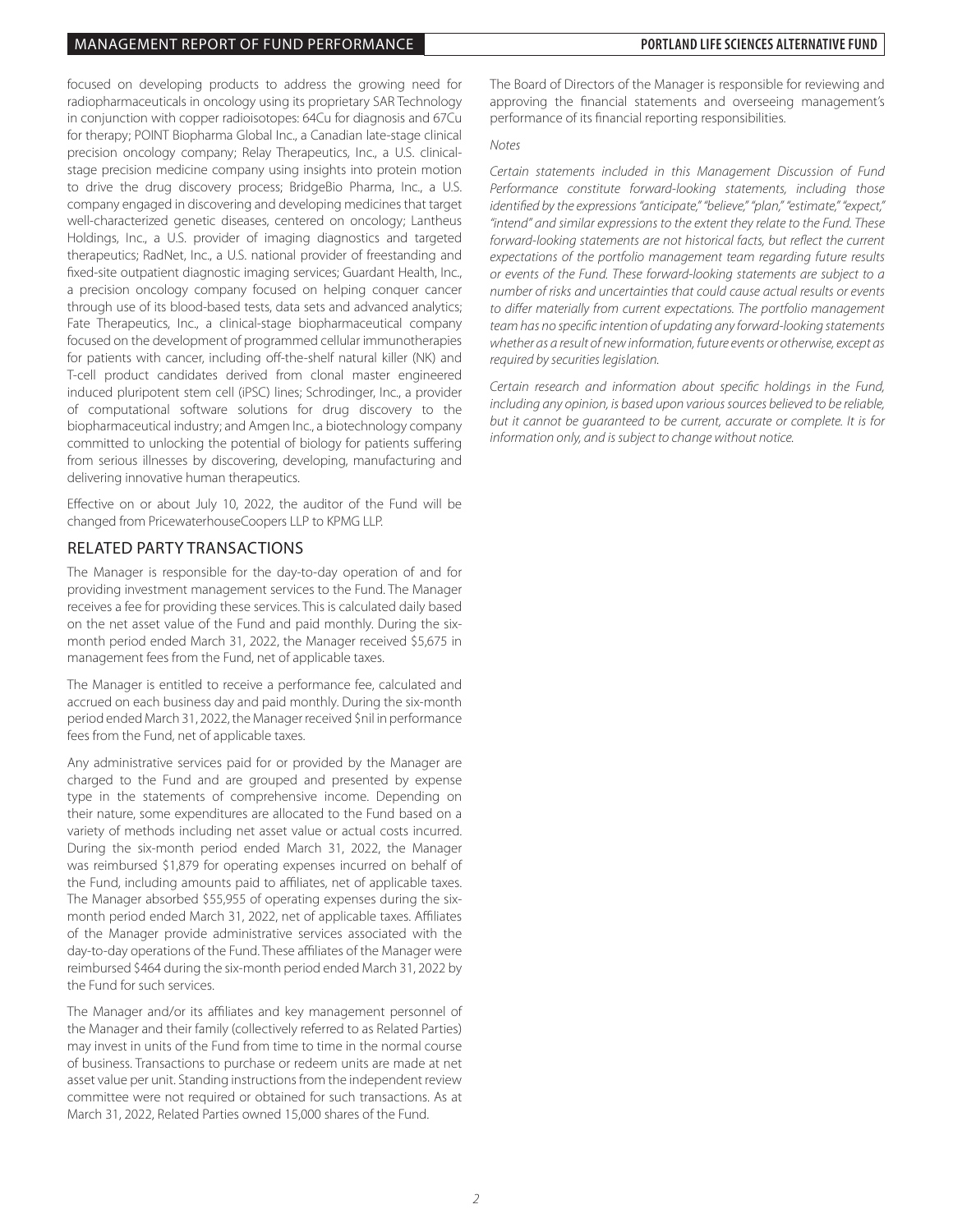## Summary of Investment Portfolio as at March 31, 2022

## Top 25 Investments\*

|                                 | % of Net Asset Value |
|---------------------------------|----------------------|
| Cash & Cash Equivalents         | 61.2%                |
| Telix Pharmaceuticals Limited   | 13.7%                |
| POINT Biopharma Global Inc.     | 5.4%                 |
| Guardant Health, Inc.           | 3.2%                 |
| Lantheus Holdings, Inc.         | 3.1%                 |
| RadNet, Inc.                    | 2.6%                 |
| Clarity Pharmaceuticals Limited | 2.1%                 |
| BridgeBio Pharma, Inc.          | 2.1%                 |
| Fate Therapeutics, Inc.         | 1.9%                 |
| Relay Therapeutics, Inc.        | 1.8%                 |
| Amgen Inc.                      | 1.7%                 |
| Schrodinger, Inc.               | 1.1%                 |
| <b>Grand Total</b>              | 99.9%                |
|                                 |                      |

#### Total net asset value  $$900,707$

*\* Where the Fund holds less than 25 holdings, all investments have been disclosed. There may be other assets and liabilities which are not included, and therefore the summary may not add up to 100%.*

*The investment portfolio may change due to ongoing portfolio transactions of the investment fund. Quarterly updates are available within 60 days of each quarter end by visiting www.portlandic.com or contacting us at 1-888-710-4242.*

## Portfolio Composition

| Sector                                |       |
|---------------------------------------|-------|
| Cash & Other Net Assets (Liabilities) | 61.2% |
| Biotechnology                         | 26.7% |
| <b>Health Care Services</b>           | 5.8%  |
| Health Care Supplies                  | 3.1%  |
| Pharmaceuticals                       | 2.1%  |
| Health Care Technology                | 11%   |

| Geographic Region                     |       |
|---------------------------------------|-------|
| Cash & Other Net Assets (Liabilities) | 61.2% |
| <b>United States</b>                  | 22.9% |
| Australia                             | 15.9% |

 *Other Net Assets (Liabilities) refers to cash on hand plus all other assets and liabilities in the Fund excluding portfolio investments*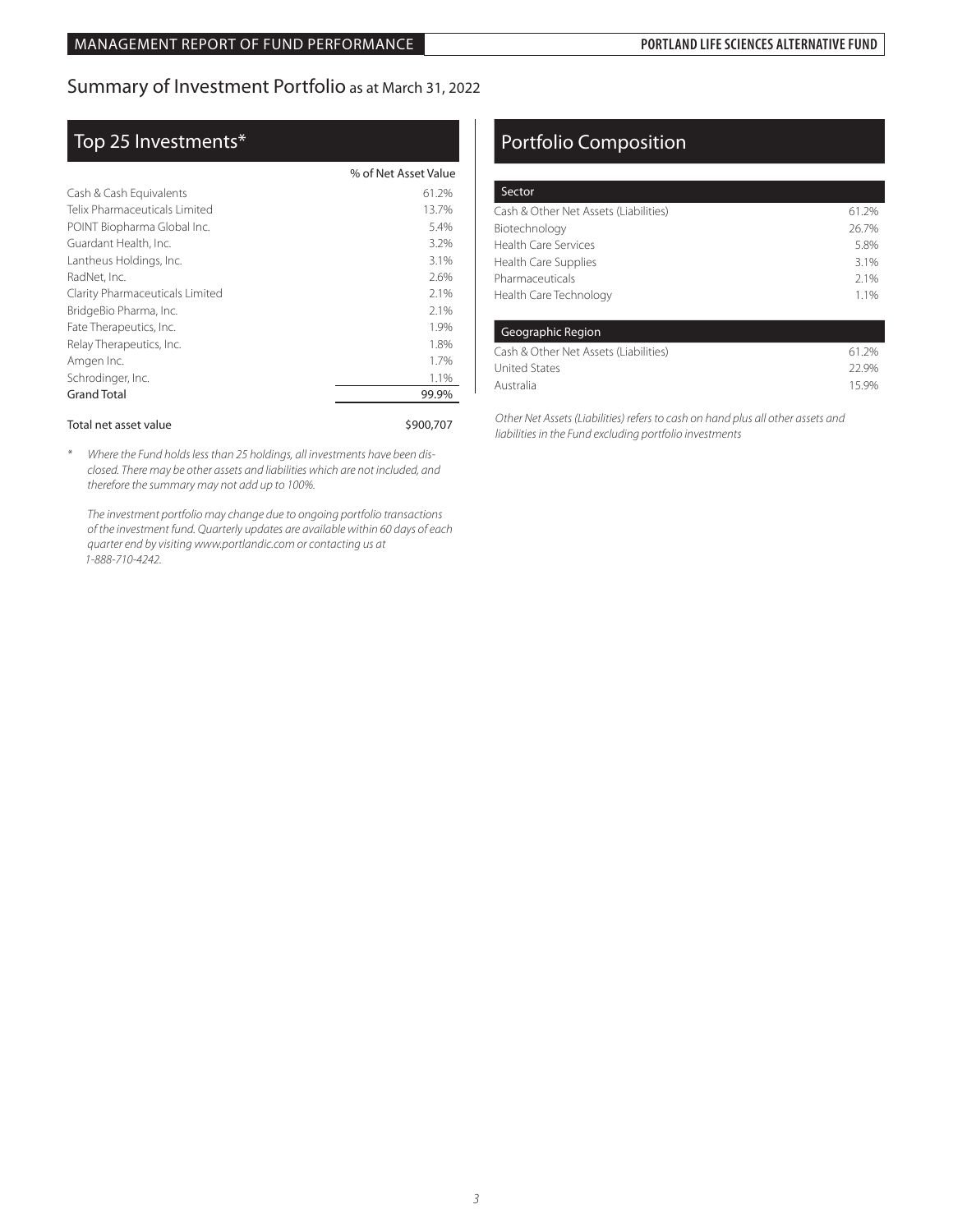## Past Performance

The past performance information shown in this section is calculated using the net asset value per unit and assumes that all distributions made by the Fund in the periods shown were reinvested in additional securities of the Fund. The past performance information does not take into account sales, redemptions, distribution or other optional charges or income taxes payable by the unitholder that would have reduced returns or performance. Investment funds are not guaranteed, their values change frequently and past performance may not be repeated.

### Year-By-Year Returns

The following bar charts show the performance of each series of the Fund for each of the financial years shown and illustrates how the investment fund's performance has changed from year to year. The charts show in percentage terms how an investment made on the first day of each financial year would have increased or decreased by the last day of each financial year.

## Series A



*1. Return for 2021 represents a partial year starting April 15, 2021 to September 30, 2021.*

*2. Return for 2022 represents a partial year starting October 1, 2021 to March 31, 2022.*

## Management Fees

rvid rugerment rees<br>The Manager is responsible for the day-to-day management and administration of the Fund. The Manager monitors and evaluates the performance provided to the Fund. As compensation for its service, the Manager is entitled to receive a fee, payable monthly, calculated based on the average endaily net asset value of the Fund. of the Fund, pays for the investment management services of the portfolio adviser and arranges for the administrative services required to be

|                 |                       | Expenses Paid Out of the Management Fee (%) |                                                         |                      |
|-----------------|-----------------------|---------------------------------------------|---------------------------------------------------------|----------------------|
| Series of Units | Management Fee<br>(%) | <b>Dealer</b><br>compensation               | General administration,<br>investment advice and profit | Absorbed<br>expenses |
| Series A        | 1.75%                 | 12%                                         |                                                         | 88%                  |
| Series F        | 0.75%                 |                                             | $\overline{\phantom{a}}$                                | 100%                 |

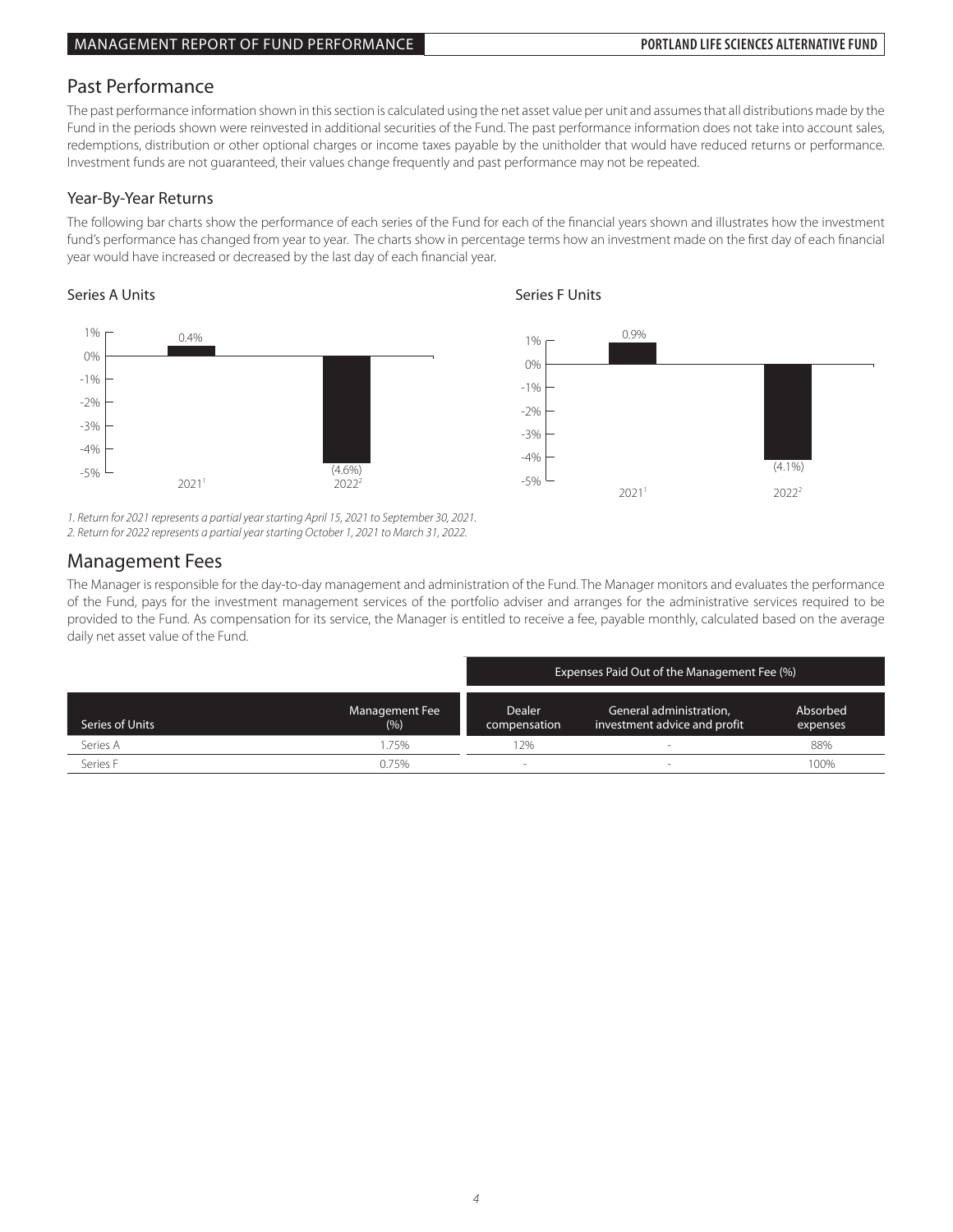## Financial Highlights

The following tables show selected key financial information about the Fund and are intended to help you understand the Fund's financial performance for the past five years or if shorter, since inception of the Fund. Information for 2022 is presented for the six-month period ended March 31, 2022 and for all other periods, information is as at September 30 of the year shown.

| Series A Units - Net Assets per unit <sup>1</sup>                   |                          |            |
|---------------------------------------------------------------------|--------------------------|------------|
| For the periods ended                                               | 2022                     | 2021       |
| Net assets, beginning of the period                                 | \$10.04                  | \$10.00    |
| Increase (decrease) from operations:                                |                          |            |
| Total revenue                                                       | ÷,                       | ٠          |
| Total expenses                                                      | (0.13)                   | (0.14)     |
| Realized gains (losses)                                             |                          | (0.01)     |
| Unrealized gains (losses)                                           | (0.46)                   | (0.91)     |
| Total increase (decrease) from operations <sup>2</sup>              | (0.59)                   | (1.06)     |
| Distributions to unitholders:                                       |                          |            |
| From income                                                         |                          |            |
| From dividends                                                      | $\overline{\phantom{a}}$ | ÷          |
| From capital gains                                                  | ÷,                       | ٠          |
| Return of capital                                                   | $\overline{\phantom{a}}$ |            |
| Total annual distributions <sup>3</sup>                             | ÷,                       | ٠          |
| Net assets, end of period <sup>4</sup>                              | \$9.58                   | \$10.04    |
|                                                                     |                          |            |
| Series A Units - Ratios/Supplemental Data                           |                          |            |
| For the periods ended                                               | 2022                     | 2021       |
| Total net asset value                                               | \$690,033                | \$419,889  |
| Number of units outstanding                                         | 72,063                   | 41,830     |
| Management expense ratio <sup>5</sup>                               | 2.54%                    | 1.39% *    |
| Management expense ratio excluding performance fees <sup>5</sup>    | 2.54%                    | 1.17% *    |
| Management expense ratio before waivers or absorptions <sup>5</sup> | 11.61%                   | 64.86% *   |
| Trading expense ratio <sup>6</sup>                                  | 0.07%                    | $0.09\%$ * |
| Portfolio turnover rate <sup>7</sup>                                |                          |            |
| Net asset value per unit                                            | \$9.58                   | \$10.04    |
|                                                                     |                          |            |
| Series F Units - Net Assets per unit <sup>1</sup>                   |                          |            |
| For the periods ended                                               | 2022                     | 2021       |
| Net assets, beginning of the period                                 | \$10.09                  | \$10.00    |
| Increase (decrease) from operations:                                |                          |            |
| Total revenue                                                       | ÷,                       |            |
| Total expenses                                                      | (0.07)                   | (0.11)     |
| Realized gains (losses)                                             |                          |            |
| Unrealized gains (losses)                                           | (0.37)                   | 0.21       |
| Total increase (decrease) from operations <sup>2</sup>              | (0.44)                   | 0.10       |
| Distributions to unitholders:                                       |                          |            |
| From income                                                         | ÷,                       |            |
| From dividends                                                      | $\sim$                   |            |
| From capital gains                                                  | ÷,                       | ٠          |
| Return of capital                                                   | $\sim$                   |            |
| Total annual distributions <sup>3</sup>                             | $\overline{\phantom{a}}$ | $\sim$     |
| Net assets, end of period <sup>4</sup>                              | \$9.68                   | \$10.09    |
|                                                                     |                          |            |

Series F Units - Ratios/Supplemental Data

| For the periods ended                                               | 2022      | 2021       |
|---------------------------------------------------------------------|-----------|------------|
| Total net asset value                                               | \$210,674 | \$150,725  |
| Number of units outstanding                                         | 21.768    | 14,942     |
| Management expense ratio <sup>5</sup>                               | 1.41%     | $1.12\%$ * |
| Management expense ratio excluding performance fees <sup>5</sup>    | 1.41%     | $0.65\%$ * |
| Management expense ratio before waivers or absorptions <sup>5</sup> | 49.40%    | 64.33% *   |
| Trading expense ratio <sup>6</sup>                                  | $0.07\%$  | $0.09\%$ * |
| Portfolio turnover rate <sup>7</sup>                                |           |            |
| Net asset value per unit                                            | \$9.68    | \$10.09    |

*† Initial Offering Price*

*\* Annualized*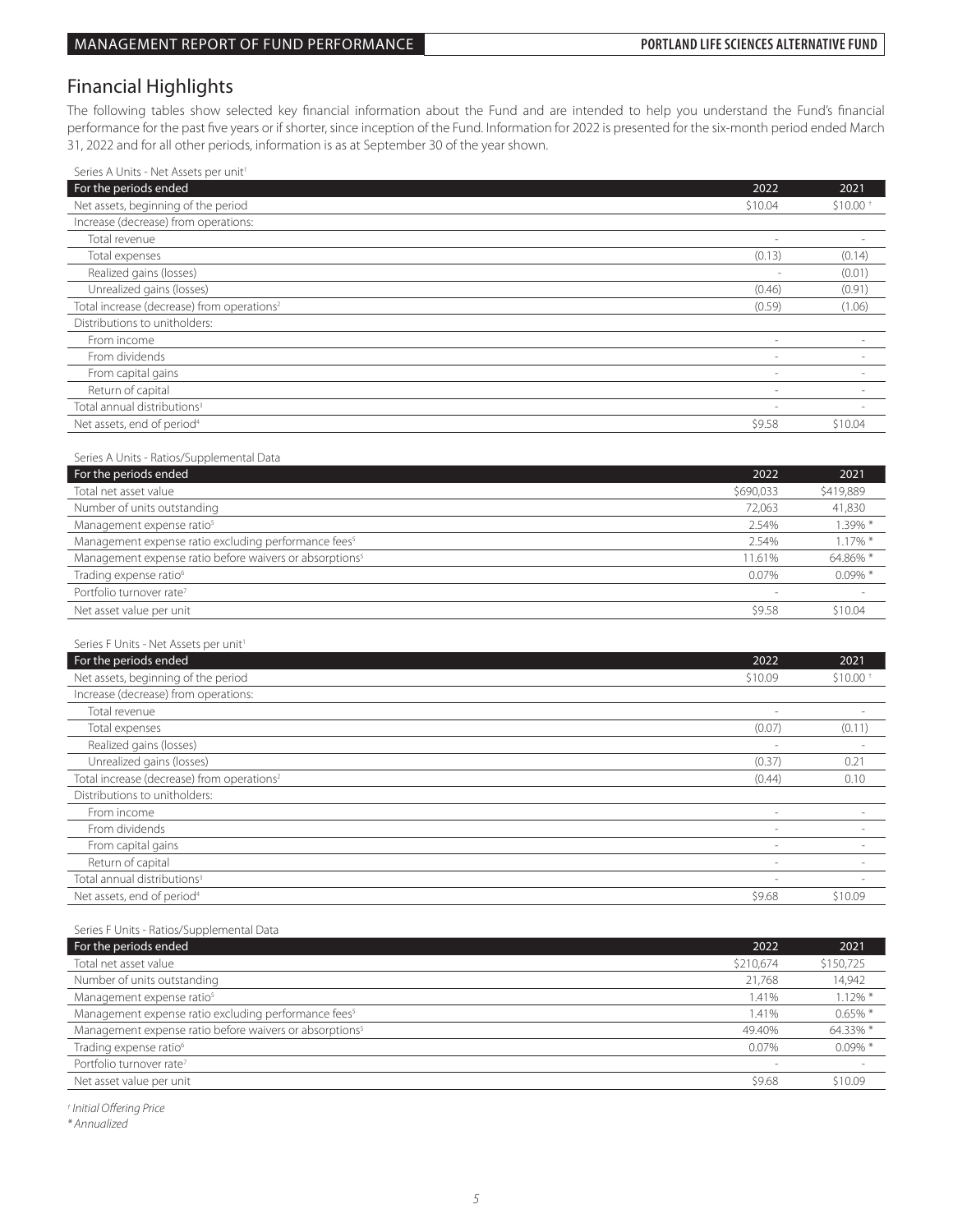## Explanatory Notes

- 1. a) The information is derived from the Fund's audited annual financial statements prepared in accordance with International Financial Reporting Standards. The net assets per series presented in the financial statements may differ from the net asset value calculated for fund pricing purposes.
	- b) The inception date of Series A and Series F units of the Fund was April 15, 2021.
- 2. Net assets and distributions are based on the actual number of units outstanding at the relevant time. The increase/decrease from operations is based on the weighted daily average number of units outstanding over the financial period.
- 3. Distributions are paid out in cash/reinvested in additional units of the Fund, or both.
- 4. This is not a reconciliation of the beginning and ending net assets per unit.
- 5. The management expense ratio (MER) is based on total expenses (excluding foreign withholding taxes, commissions and other portfolio transaction costs but including management fee distributions paid to certain unitholders in the form of additional units) for the stated period and is expressed as an annualized percentage of daily average net asset value during the period. The Manager may absorb certain expenses otherwise payable by the Fund. The amount of expenses absorbed is determined annually at the discretion of the Manager.

 The Fund may hold investments in ETFs and the MER is calculated taking into consideration the expenses of the Fund allocated to the series including expenses indirectly attributable to its investment in ETFs divided by the average daily net asset value of the series of the Fund during the period.

6. The trading expense ratio (TER) represents total commissions and other portfolio transaction costs expressed as an annualized percentage of the daily average net asset value of the Fund during the period.

 The TER is calculated taking into consideration the costs attributable to its investment in ETFs.

7. The Fund's portfolio turnover rate indicates how actively the Fund's portfolio advisor manages its portfolio investments. A portfolio turnover rate of 100% is equivalent to a fund buying and selling all of the securities in its portfolio once in the course of the period. The higher a fund's portfolio turnover rate in a period, the greater the trading costs payable by the fund in the period, and the greater the chance of an investor receiving taxable capital gains in the period. There is not necessarily a relationship between a high turnover rate and the performance of a fund.

 Portfolio turnover rate is calculated based on the lesser of the cumulative cost of purchases or cumulative proceeds of sales divided by the average market value of the portfolio, excluding short-term investments.